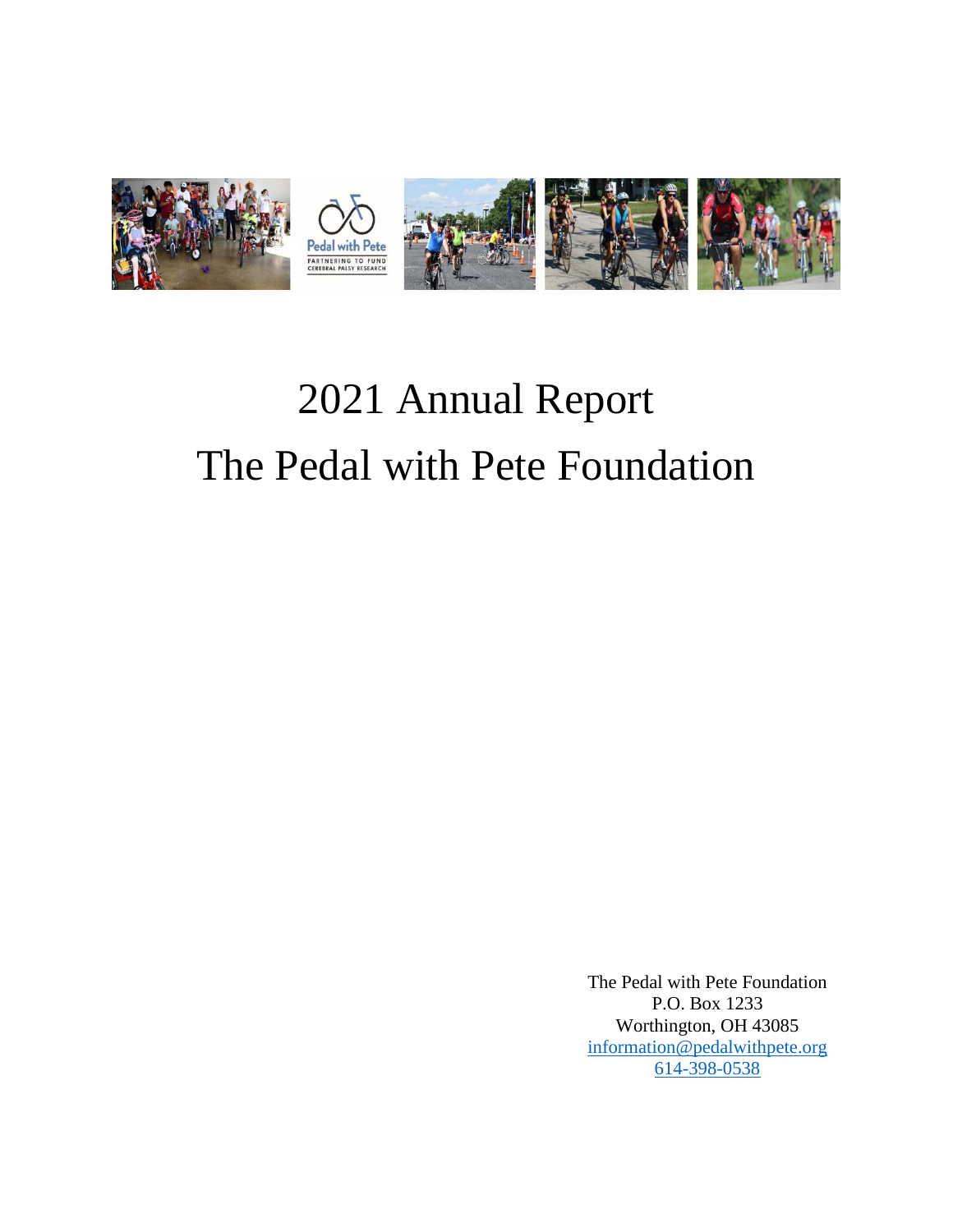# **Table of Contents**

| I.   |  |
|------|--|
|      |  |
| III. |  |
|      |  |
|      |  |
|      |  |
|      |  |
|      |  |
|      |  |
|      |  |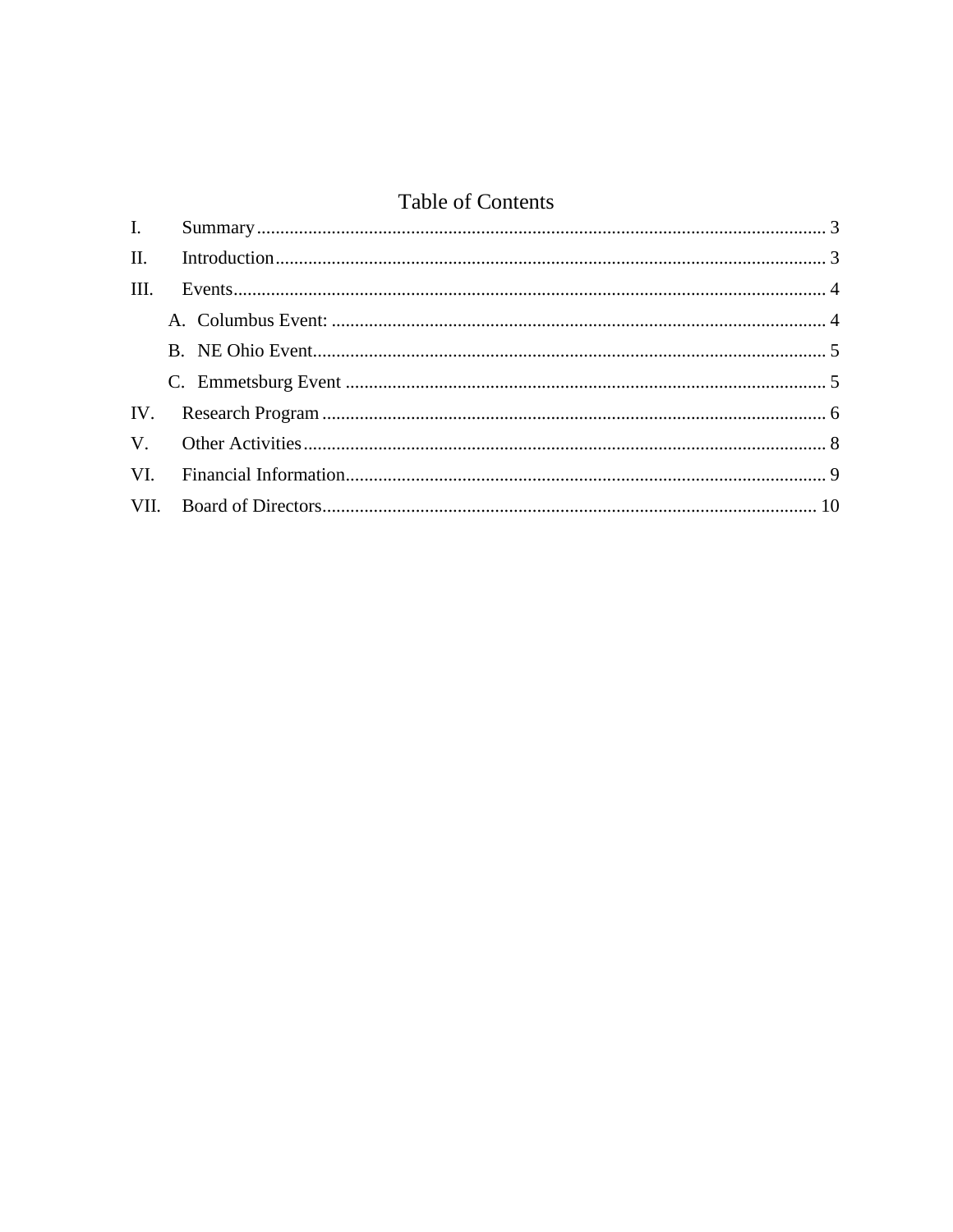#### I. Summary

<span id="page-2-0"></span>After experiencing significant impacts from Covid-19 in 2020, the Pedal with Pete Foundation made a substantial step back to a more typical operation in 2021. We executed successful, but still somewhat reduced, ride events in Columbus and Northeast Ohio, and Emmetsburg, Iowa. We used the funds that were raised to support three research grants, through our cooperation with the [American Academy for Cerebral Palsy and Developmental Medicine.](https://www.aacpdm.org/) We also provided specially adapted bicycles to three children with Cerebral Palsy, through our cooperation with the [Adaptive](https://adaptivesportsconnection.org/)  [Sports Connection.](https://adaptivesportsconnection.org/)

We are able to continue this work through the support we receive from our many dedicated donors, riders, sponsors and volunteers, many of whom have contributed for more than ten years. At the end of the year we were able to expand our Board of Directors for 2022 by adding two new members, who brought new marketing and financial management skills to the Foundation.

## II. Introduction

<span id="page-2-1"></span>The Pedal with Pete Foundation is a not-for-profit 501 c (3) organization with a mission to raise funds for research leading to better prevention strategies and treatment protocols to improve the quality of life of people who live with cerebral palsy, their families and caregivers. All of the work of the Foundation is carried out by volunteers, enabling over 80% of all funds raised to be directed towards the Foundation's research program. Each year the Foundation sponsors three cycling events in the Midwest to raise funds for its research program.

The Pedal with Pete Foundation was founded in Kent, OH in 1993 by Pete Zeidner. Although he



had a serious case of cerebral palsy, he rode a recumbent bicycle with joy and purpose. He combined his love of cycling, his first-hand knowledge of cerebral palsy, and his marketing knowledge to conceive of a way to raise funds for cerebral palsy research. The Foundation moved from Kent to Columbus in 2010. The cumulative amount of money raised

by the Foundation passed the million dollar level in 2015, and continues to grow.

The Foundation has been a consistent funding source of critical seed grants for cerebral palsy research. This reputation is the result of the hard work and support of the loyal volunteers, donors, and ride participants that make up the Pedal with Pete family.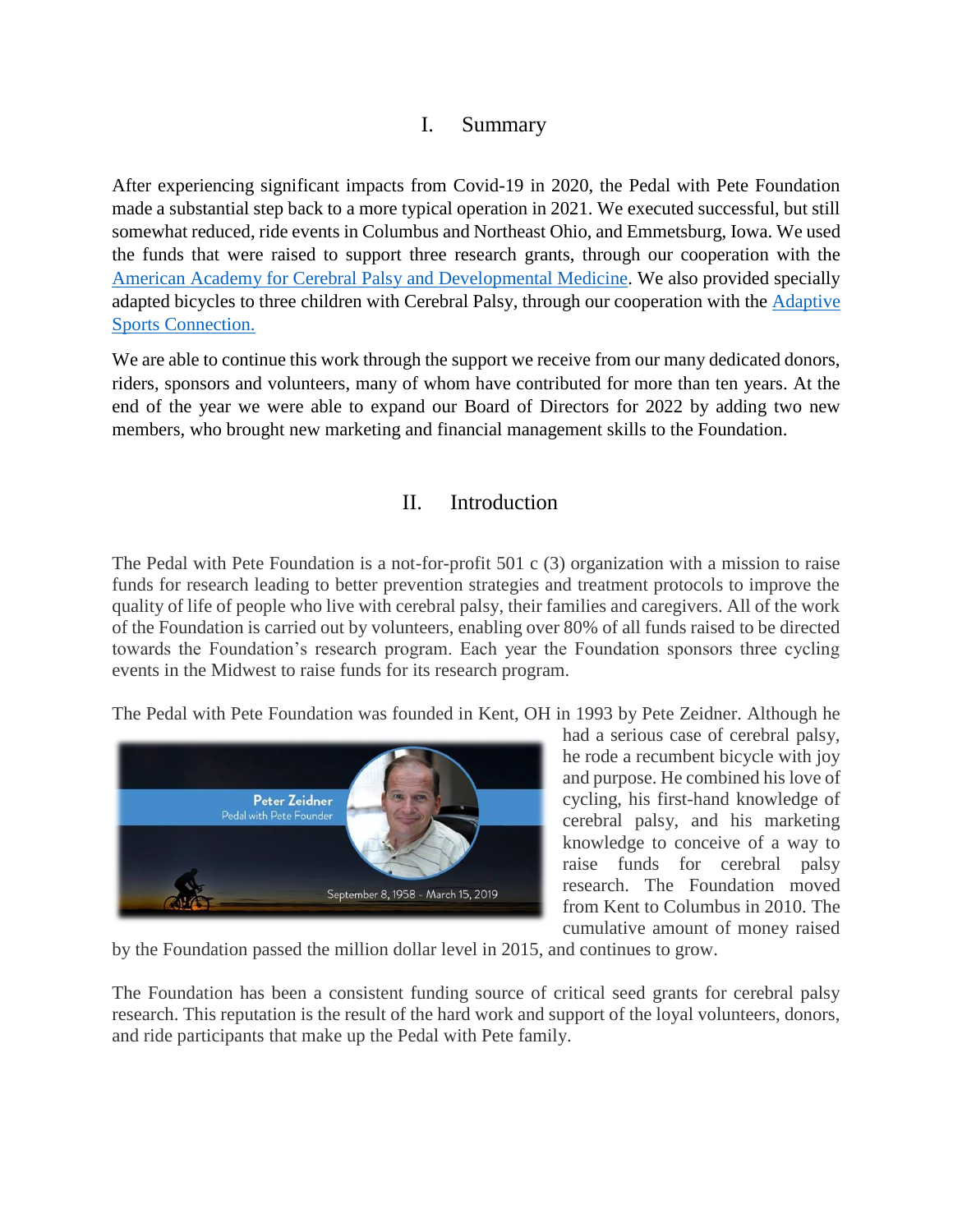## III. Events

<span id="page-3-0"></span>

For over twenty-five years the Pedal with Pete Foundation has sponsored annual cycling- oriented events to raise funds to support our program of research grants to medical researchers seeking a cure or treatment for cerebral palsy.

#### A. Columbus Event:

<span id="page-3-1"></span>With the advent of the coronavirus vaccine in early 2021, potential venues for the event became more available than the previous summer when everything was closed down. The event team chose the Marysville High School parking lot for our event with rest stops in Milford Center and Mechanicsburg. Pandemic restrictions limited some of the usual social activities, but we were able to provide riders with subs, pizza, chips and root beer floats at the end of the ride.

Riders chose among 6 routes of distances from 12 to 101 miles. Riding from Marysville High School put our riders in the very scenic farmland of Central Ohio safely and quickly. The event, held on Saturday, July 31st, had 567 riders, and raised \$29,103.

- Roger Schenck, Columbus Event Team Leader
- Chris Zeidner, Route and Volunteer Leader
- $\triangleright$  Joe Florian, Marketing Leader
- $\triangleright$  Ben Wibberley, Site Leader
- ▶ Pam Grimes, Food Leader
- Fred Rogers, Route Marking Leader
- Jocelyn Zeidner, Graphic Design

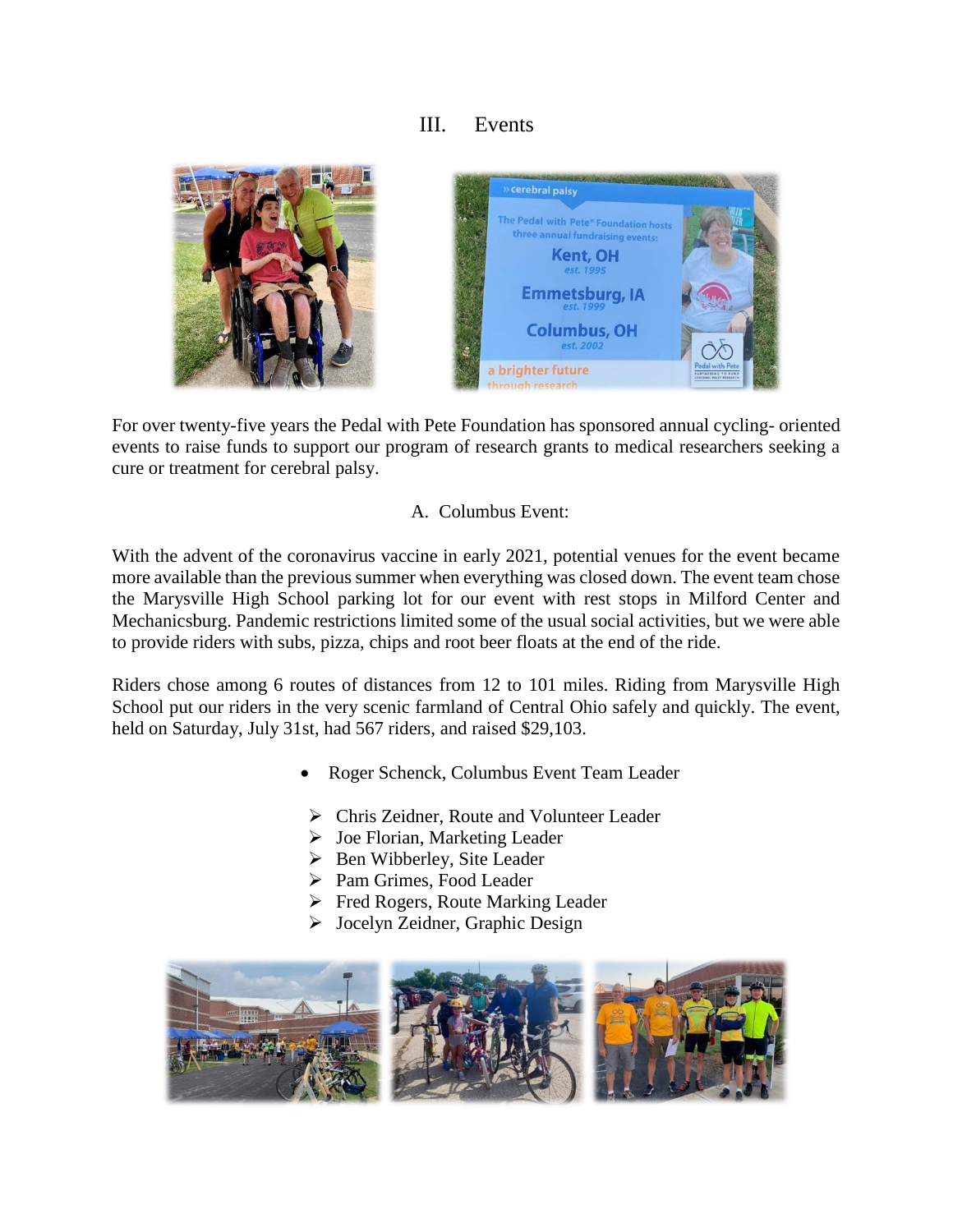#### B. NE Ohio Event

<span id="page-4-0"></span>The ride was held on September 18<sup>th</sup> in Cleveland Metroparks. It consisted of five routes ranging from 10 to 65 miles, all of which followed Metroparks trails and roads in the Emerald Necklace park system. The event had 29 participants, and raised \$2,592.

- Lisa Boyd, Chris Garr & Jim Stroble, Northeast Ohio Event Team Leaders
	- Carolyn Palmer
	- Mackenzie Vecchio
		- C. Emmetsburg Event

<span id="page-4-1"></span>The event was held on September  $20<sup>th</sup>$ , and raised \$1,340.

Julie Naig, Emmetsburg Event Team Leader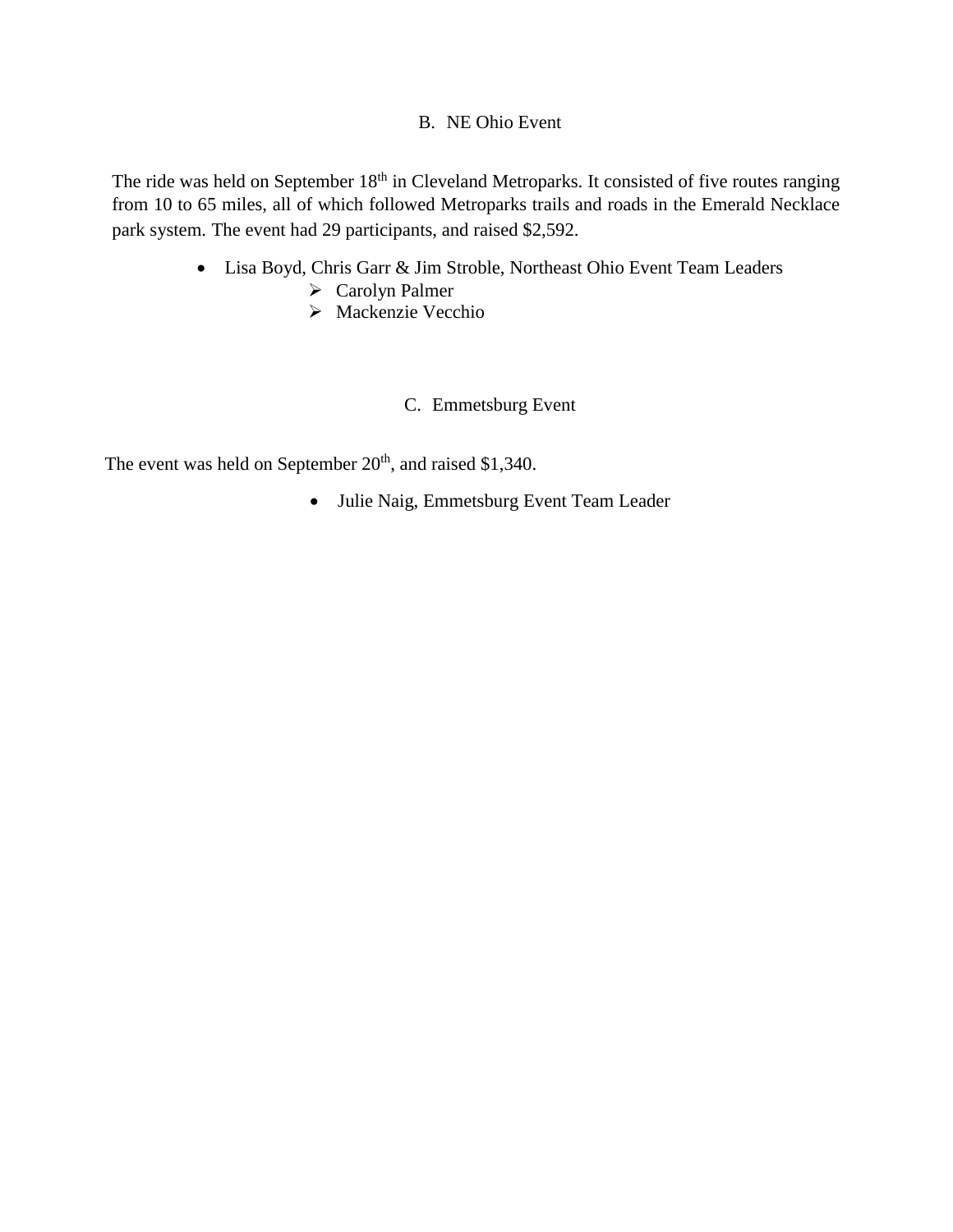#### IV. Research Program

<span id="page-5-0"></span>Each spring the Foundation receives a number of research proposals from the American Academy of Cerebral Palsy and Developmental Medicine (AACPDM). These proposals are reviewed by the Foundation's Cerebral Palsy Research Team, who make a recommendation to the Foundation's Board of Directors of which projects to fund. The final decision about which projects to fund is made by the Board in June or July. Each of the projects are funded at a level between \$25,000 and \$35,000. Most of these research projects are seed research projects which typically lead to followup projects for further research. Such funding is a scarce yet critical part of the overall research process.

During 2021 the Foundation funded three research grants:

|                                                                                                                                                                                                                                                                                | Cardiorespiratory Analytics in Neonatal Intensive Care Unit and Risk for Cerebral Palsy                                                                                                                                                                                                                                                                                     |           |                                                                                                                       |  |  |  |  |
|--------------------------------------------------------------------------------------------------------------------------------------------------------------------------------------------------------------------------------------------------------------------------------|-----------------------------------------------------------------------------------------------------------------------------------------------------------------------------------------------------------------------------------------------------------------------------------------------------------------------------------------------------------------------------|-----------|-----------------------------------------------------------------------------------------------------------------------|--|--|--|--|
|                                                                                                                                                                                                                                                                                | <b>Investigators:</b> Lisa C. Letzkus, PhD RN CPNP-AC; Genevieve Ray Lyons, MD;<br>Karen Fairchild, MS                                                                                                                                                                                                                                                                      |           |                                                                                                                       |  |  |  |  |
|                                                                                                                                                                                                                                                                                | <b>Why is this Research Important?</b>                                                                                                                                                                                                                                                                                                                                      |           |                                                                                                                       |  |  |  |  |
| Identification of Neonatal Intensive Care Unit patients at highest risk for cerebral palsy early in<br>the Neonatal Intensive Care Unit stay can allow for earlier, targeted rehabilitation services<br>starting when the brain is most highly plastic and rapidly developing. |                                                                                                                                                                                                                                                                                                                                                                             |           |                                                                                                                       |  |  |  |  |
|                                                                                                                                                                                                                                                                                | <b>Initial Observations</b>                                                                                                                                                                                                                                                                                                                                                 |           | <b>Core Questions</b>                                                                                                 |  |  |  |  |
|                                                                                                                                                                                                                                                                                | Heart rate and oxygen characteristics are<br>routinely collected in the Neonatal<br>Intensive Care Unit.<br>Abnormal heart rate and oxygenation<br>characteristics in infants predict multiple<br>adverse outcomes.<br>Data is available for 1917 infants going<br>back to 2009. 74 of the 1917 infants for<br>whom data is available were diagnosed<br>with cerebral palsy | $\bullet$ | Can a cardiorespiratory analytical model be<br>designed that predicts the likelihood of<br>developing cerebral palsy? |  |  |  |  |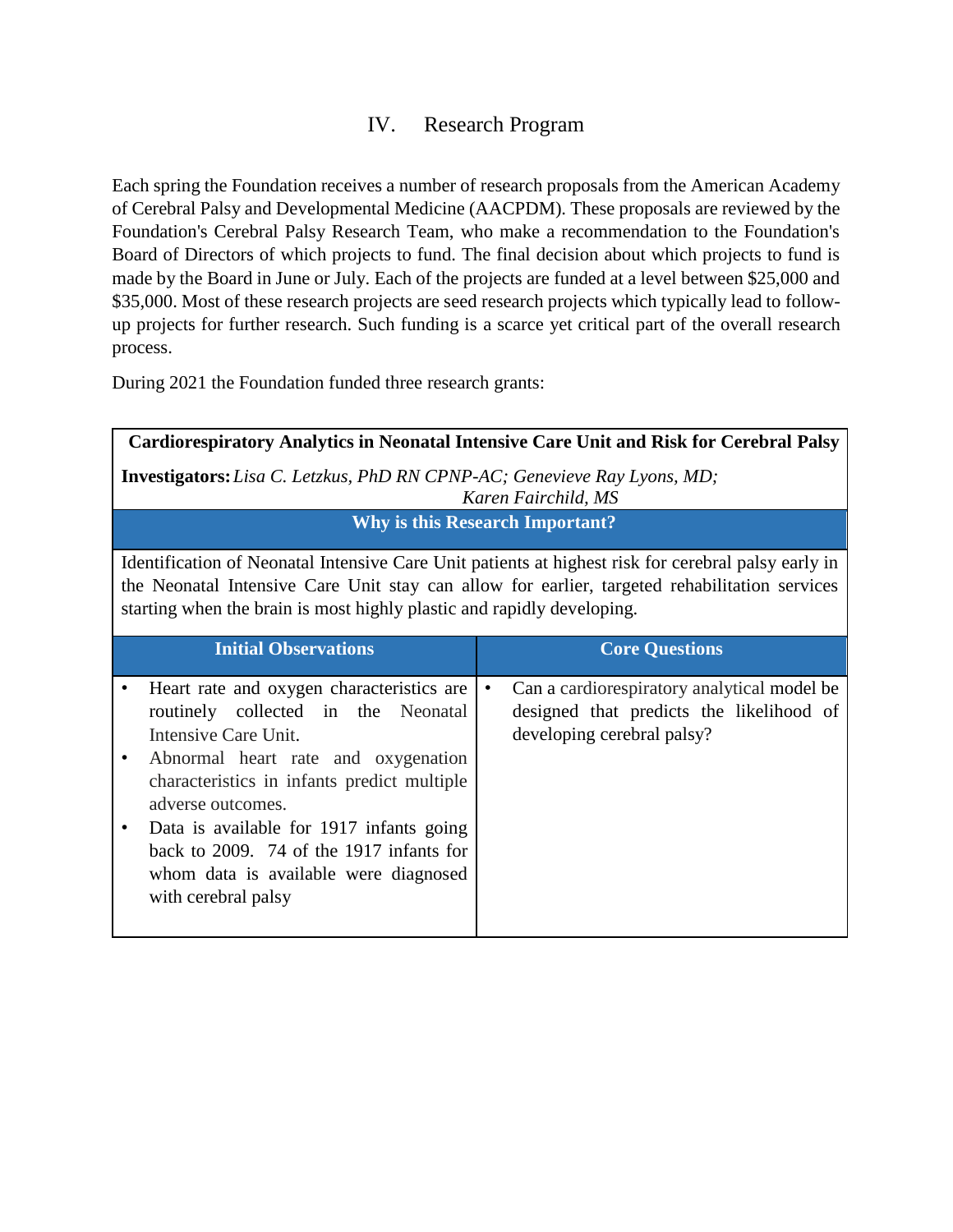#### **Shared Decision Making in Cerebral Palsy through Goal-based Patient Reported Outcome Measures**

**Investigators:** *Unni G. Narayanan, MBBS, MSc, FRCS(C); Laurie Glader, MD; Paul Gross; Darcy Fehlings MD, MSc, FRCP(C); Herbert Kerr Graham, MD, FRCS; Garey Noritz, MD; George Ibrahim, MD, PhD; Pamela Jane Thomason, PT; Brandon George Rocque MD*

#### **Why is this Research Important?**

Patients, caregivers and parents are not always satisfied with the outcome of a recommended therapy or surgery because the expectations of doctors, patients, caregivers and parents differ.

| <b>Initial Observations</b>                                                                                                                                                                                                                                        | <b>Core Questions</b>                                                                                                                                                                                                                                                                                                                                                                                                                                  |
|--------------------------------------------------------------------------------------------------------------------------------------------------------------------------------------------------------------------------------------------------------------------|--------------------------------------------------------------------------------------------------------------------------------------------------------------------------------------------------------------------------------------------------------------------------------------------------------------------------------------------------------------------------------------------------------------------------------------------------------|
| From a doctor's/hospital's perspective a<br>procedure may be a success, but if it leaves<br>the patient and caregiver unhappy, it wasn't<br>a success.<br>There are existing patient priority-informed<br>outcome measures (called CPCHILD,<br>GOAL, CPCHECKList). | What is the current state of shared decision<br>making among parents/caregivers<br>of<br>children with cerebral palsy?<br>What is the patient and the parent<br>perspective of the effectiveness and<br>outcome of the interventions?<br>Can existing data collected from various<br>questionnaires be used to determine the<br>perception of shared decision making by<br>parents/caregivers using<br>Shared<br>the<br>Decision Making Questionnaire? |

| The role of the Extracellular Matrix in Cerebral Palsy Muscle Dysfunction                                                                      |                       |  |  |  |  |
|------------------------------------------------------------------------------------------------------------------------------------------------|-----------------------|--|--|--|--|
| <b>Investigators:</b> Kristen Stearns-Reider, PhD, PT; Eileen Fowler, PhD, PT;<br>Rachel Thompson, MD                                          |                       |  |  |  |  |
| <b>Why is this Research Important?</b>                                                                                                         |                       |  |  |  |  |
| Muscle stiffness and contractures are a main concern in cerebral palsy, as they limit mobility.<br>The cause of muscle stiffness is not known. |                       |  |  |  |  |
|                                                                                                                                                |                       |  |  |  |  |
| <b>Initial Observations</b>                                                                                                                    | <b>Core Questions</b> |  |  |  |  |

stiffness and contractures?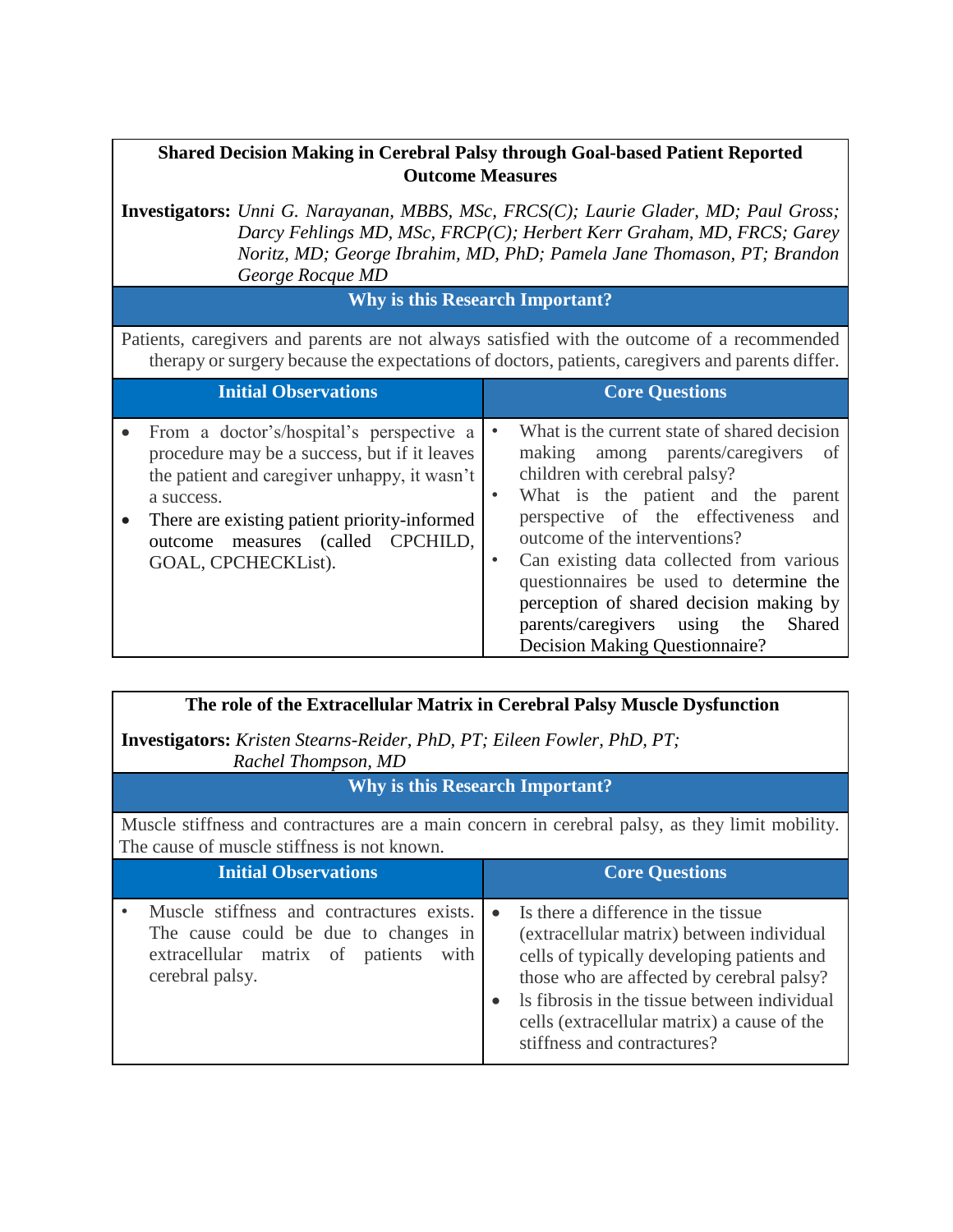#### V. Other Activities

<span id="page-7-0"></span>

In cooperation with the Adaptive Sports [Connection,](https://adaptivesportsconnection.org/) The Pedal with Pete Foundation awarded three customized bicycles to Ohio children with cerebral palsy.

The President of the Foundation, along with representatives of Nationwide Children's Hospital and the Patches of Light Foundation gave a presentation at the Family Voices Leadership Conference titled: "Small Gift, Big Impact - The Benefit of Developing Community Partnerships to Support Families in Crisis"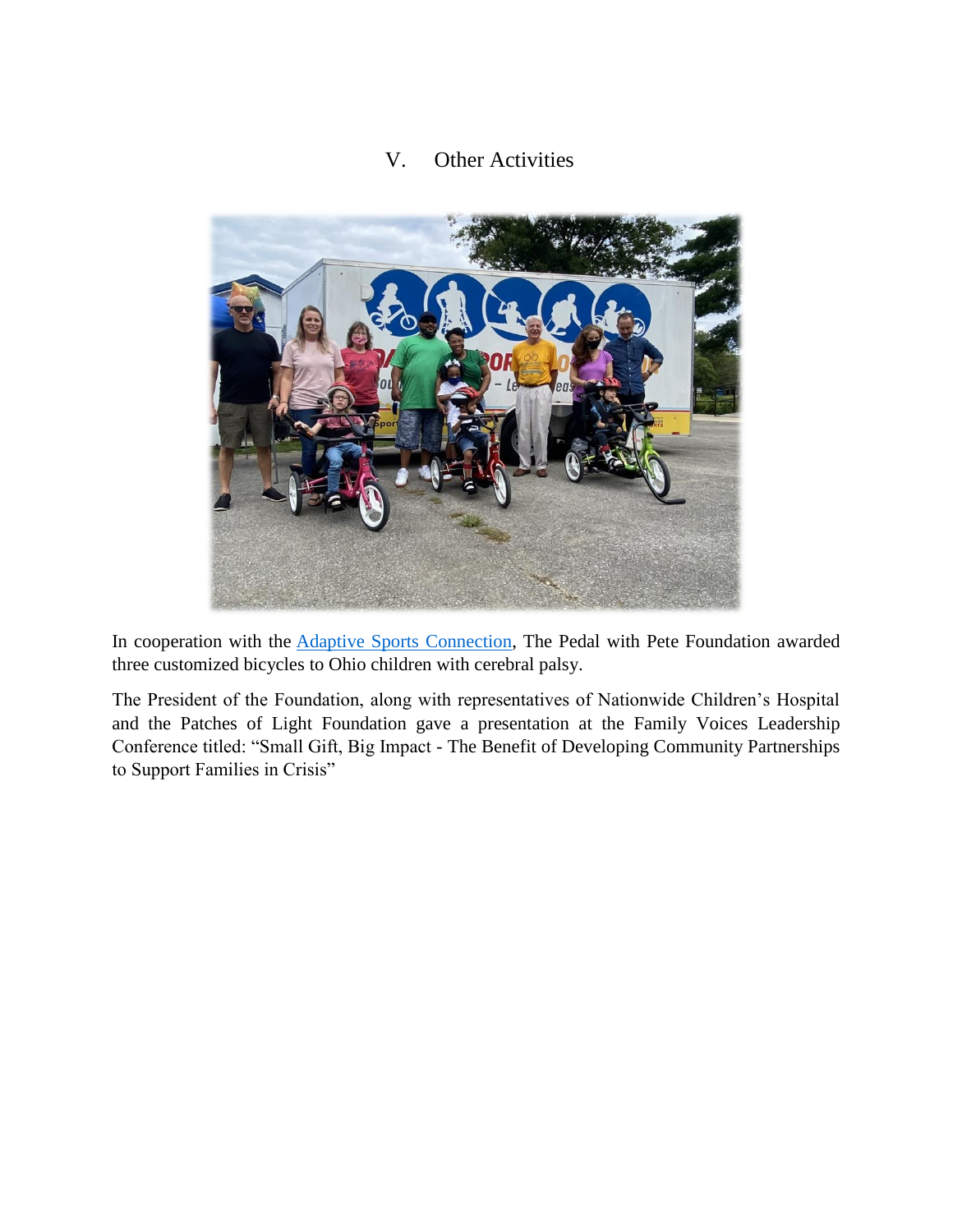# VI. Financial Information

| Income Statement 2021 |            |  |
|-----------------------|------------|--|
| Income                | Amount     |  |
| Donations             | \$26,086   |  |
| Ride Events           | \$39,687   |  |
| Investment Income     | \$1,475    |  |
| Misc. Income          | \$2,926    |  |
| Total Income          | \$70,174   |  |
| Expenses              | Amount     |  |
| <b>Ride Expenses</b>  | \$7,992    |  |
| Research Grants       | \$75,000   |  |
| Bikes for Kids        | \$5,750    |  |
| Administration        | \$4,490    |  |
| <b>Total Expenses</b> | \$93,232   |  |
| <b>Net for 2021</b>   | $-523,058$ |  |
|                       |            |  |

<span id="page-8-0"></span>The key financial metrics for the Pedal with Pete Foundation for 2021 were:

| Balance Sheet as of 12/31/2021 |          |  |
|--------------------------------|----------|--|
| Assets                         | Amount   |  |
| <b>US Bank - Checking</b>      | \$22,199 |  |
| <b>US Bank - Savings</b>       | \$0      |  |
| PayPal                         | \$0      |  |
| <b>Total Assets</b>            | \$22,199 |  |
| <b>Total Liabilities</b>       | \$0      |  |
| Equity                         | \$0      |  |
| Assets-(Liabilities + Equity)  | \$22,199 |  |